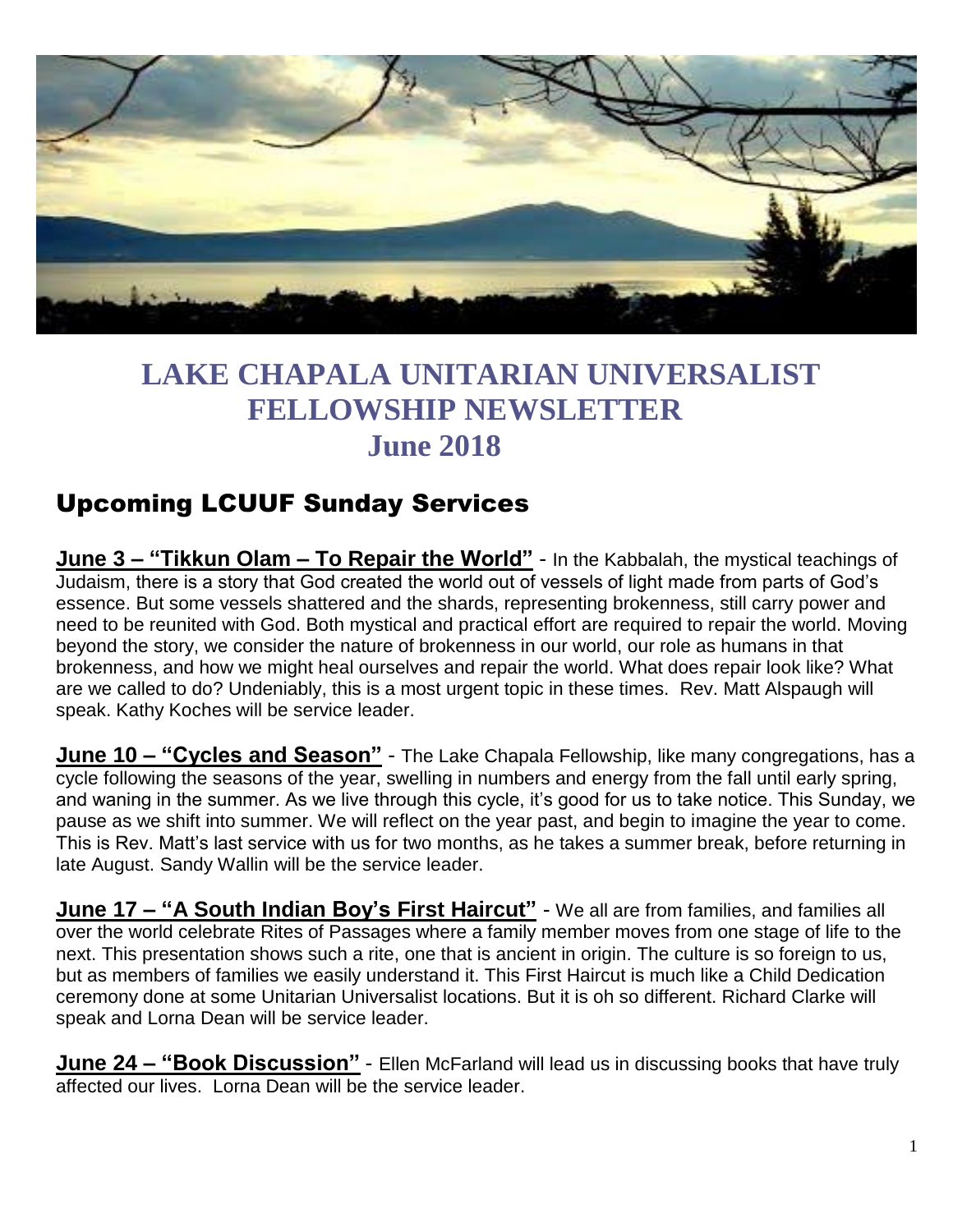

**Message from Rev. Matt**

This is my last newsletter column before I depart to the US for two months this summer. I'll return to Lakeside the third week of August, as the Board has renewed my contract for another year as part-time minister with the Fellowship.

It's been a good year, working together with you! I've enjoyed it immensely! I think we've accomplished a lot in the 10 months we've been together. Some highlights:

- My primary focus has been Sunday Services, and we are offering consistently high quality services while developing a larger pool of people who help with services. We've offered two educational programs, one on sermon writing and one on aspects of effective services, and I'm convinced these have contributed to greater quality and professionalism in services. We're using visuals more effectively, and while music is an area for improvement, we're working on it.
- In outreach, we recognize our generosity every Sunday through a new Share the Basket program. This will likely lead to our greater involvement with various community improvement and social justice organizations in the Lakeside area.
- An important behind the scenes effort is that of our Legacy Gifts team, which is working to understand the complexities of wills, bequests and charitable giving to LCUUF under Mexican law. Ultimately, we hope to make it easy for people to include LCUUF in their estate planning.
- Communication is another behind the scenes area. We now provide printed announcements, rather than read them aloud on Sunday. We are upgrading our website, and are working to improve related communications tools (like emails). Our Healthy Communications Book has

become an effective tool for receiving and addressing individual comments and concerns.

 Our pastoral care is rather informal, as people tend to get the support they need from friends in the congregation, and occasionally from me. I want to assist us in developing improved ways of offering support and care as a community.

The Board knows that I encourage, even push them to move beyond the individual, day-to-day issues and accomplishments to look to the generative questions, those questions that lead to deeper inquiry into root causes, values, and foster new ideas. Examples of generative questions are "What kind of congregation do we want to be?", or "What is our relationship with the larger UU movement?"

Regarding ministry, a generative question might be "What is the role of professional ministry in a congregation like ours?" One can imagine many possible answers, each with their own implications. For some, the answer is "no ministry needed", and that leads to a pure lay led organization like the LCUUF of years past. Another answer might be, "a role limited to preaching, pastoral care, and life passages"; another might be "helping the congregation become what it wants to be." Each of these will lead to a particular kind of culture, and call for a particular kind of minister. By way of disclosure, I'm passionate about the last answer to this question, and I hope that has been apparent in my work. As we reflect on the past year, we might also look toward the future, asking (and trying to answer) generative questions like this one. I wish you a great summer, and look forward to seeing all of you in the coming year.

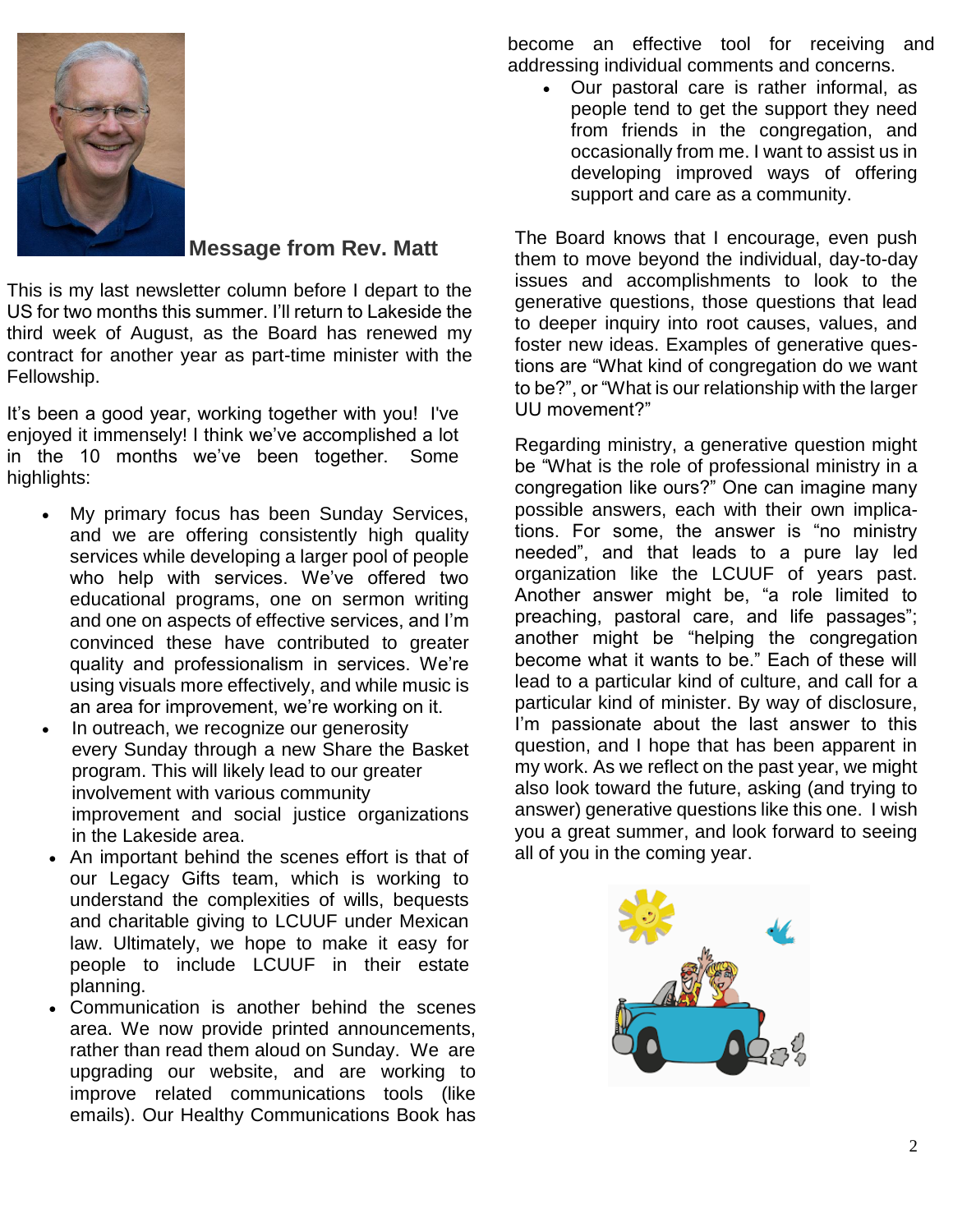

President Lew Crippen

**President's** Message

As I write this on May 15, many members of our Fellowship have had and are having serious health concerns. So just in general, keep all of our members and friends in your thoughts and hearts. More importantly, spend a bit of time on the phone, send an e-mail, write a card, drop by and visit, make a meal, of any creative thing that comes to mind. Actually you don't really need to be creative, just thoughtful.

The Board decided to gratefully accept Marguerite Ponder's offer to donate her electronic piano. This week we will present our current piano to the San Juan Cosala Music Program. Should you not be aware of this program, they are sponsors of the Children's Choir from San Juan Cosala that has performed several times at our fellowship. Sue Kelley donated this piano to the Fellowship several years ago and was enthusiastic that her piano is finding a new home, where it will be used to support a children's music program.

More on the donation front! I will be handing Sue Torres a check for 7,035 pesos (and 50 centavos) this week. This is for the first two months of our inaugural "Share the Basket" program. As you likely recall 50% of our loose offerings every week are given to a local charity. The proceeds of the months of March, April, and May are going to UVA, a program that supports local students in their tertiary education. Sue is president of UVA and informs us that 100% of donated funds go to students. The all- volunteer organization has no overhead. The next three months proceeds will go to *Musica para Crecer AC, (Music to Grow AC)* the San Juan Cosala Music Program.

Don't forget to thank Norman Woods for his work in securing our new electronic piano. Well done, Norman.

I will be calling a congregational meeting on Sunday June 24. Meeting attendees will consider our ongoing use of a part time minister. If you are traveling and not able to attend, please send me an e-mail with your thoughts. I will do my best to represent them at the meeting.

As Trudy and I will be traveling for several weeks, Karyn Carpenter will be chairing the next board meeting. I will be in e-mail contact using my trusty iPad/phone. Please feel free to contact either of us.

### JUNE BIRTHDAYS

- **6 Buddy Dowdy-Winslett**
- **8 Helen White**
- **15 Wayne Conklin**
- **16 Francisco Urzua**
- **23 Mary Helen Montgomery**



We send Get Well

Wishes to Frank Howell, Marguerite Ponder as she recovers from back surgery, Linda Conklin as she has recovers from shoulder replacement surgery and Susan Miller as she recovers from cataract surgery.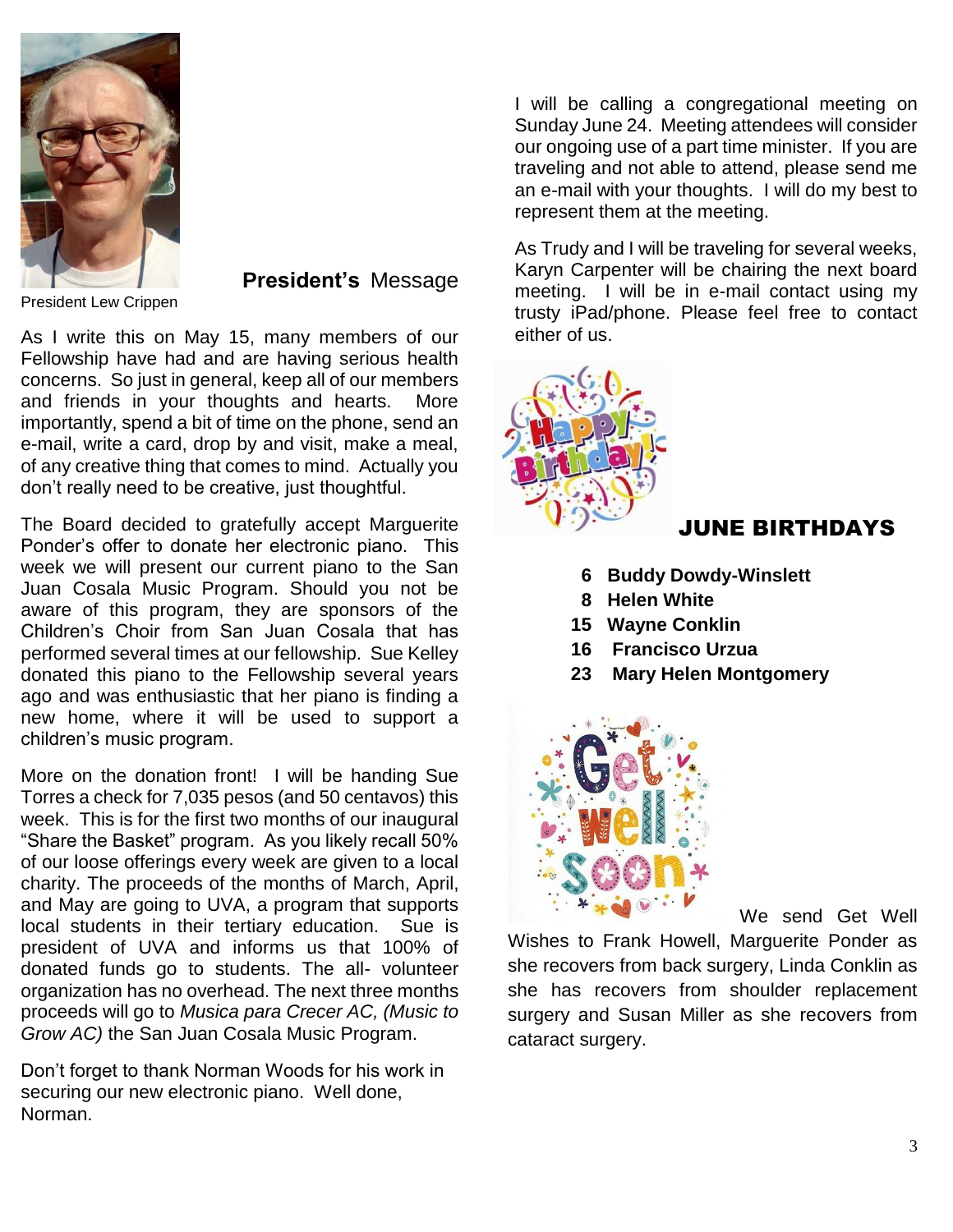



#### **MEMBER SPOTLIGHT MARY ROAM**

Mary is a glass half-full kind of person and it seems to have paid off for her, as she can look back on a life well lived with lots of great relationships and adventures. Her first marriage lasted until her husband, Mark Sharp, died after 29 years of their being together. Her second marriage to John Roam is still going strong after nearly 30 years.

She was born into a Christian Science family several decades ago. She had one much older half-sister, whom her father lost contact with in the 1940s. Mary found that branch of the family about ten years ago through the Internet and is delighted to have a wonderful nephew and many great-nieces and greatnephews.

Mary's father was an expert telegrapher, and the family moved often to follow his jobs for which he was much in demand. She remembers having been to four schools in one year alone. Her father's favorite job during this time was being in charge of the wire service from The Christian Science Monitor to the United Press in NYC. She really enjoyed all their moves and all the new people she met. Her mother, Fanny, was a graduate Christian Science nurse but didn't "ply her trade" much, as her father was oldfashioned in that respect and preferred his wife at home. Mary credits both her parents for their selfsacrificing to ensure she got an excellent education.

After earning a BA in creative writing from Principia College, she moved to Kansas City, Missouri, to write verses at Hallmark Cards. She found this a very creative environment, with writers and artists galore; one of her most long-time friends wrote cards with her. During her years there she took evening dance lessons at Arthur Murray's, where she was eventually asked to go into training as an instructor ("Wow", she thought, "free dance lessons.") She met her first husband, Mark, when he was assigned to be one of her first students.

Several years later she enrolled at The Kansas City Art Institute to study interior design, so she could work on color schemes with her architect husband. It was there she first encountered Unitarianism, when she was taking a philosophy course which was taught by Dr. Raymond B. Bragg. (He had been one of the signers of the first Humanist Manifesto and was also an early member of the Unitarian Service Committee.) She soon discovered that this brilliant professor was also a practicing minister, and, being impressed with his knowledge of philosophy, she and her husband decided to try his church. She realized she had harbored some doubts about her parents' religion for quite some time, and his class had opened her mind to other religious possibilities, even though, of course, the professor never talked religion in his classroom. It was long after the visit to her first Unitarian Church that Mary had the difficult task of informing her parents that she had given up their religious pathway and found her own. So Mary and Mark had dancing and many other interests in common. Many years later she taught John the joy of ballroom dancing to add to his square-dancing expertise. They have danced all over the world.

Mary and John met at First UU, Springfield, MO in the fall of 1985. Mary was a widow, and John was divorced. They both lived some distance from the congregation and drove far to meet each week. After marrying three years later, and living - after John's retirement - at Table Rock Lake In the Ozarks, they decided to sign up for the U.S. Peace Corps. They had a fantastic three years teaching English as a Foreign Language in southwest Poland at a 5-year college of economics. On Mary's "bucket list" is a trip with John to China. Her advice for future generations: "See the bright side of life. Negativity only hurts you." She's grateful each day for the love she and John share.

Mary's current ambition is to improve her Spanish and to publish some of her many poems. She has published stories in *El Ojo del Lago* and the nowdefunct *Lake Chapala Review* and of course in the *Springfield News Leader* when she worked as a freelance reporter and photographer for ten years. Her *Idyll Tyme Book Club* is one of her favorite activities. **Submitted by Jan Manning**